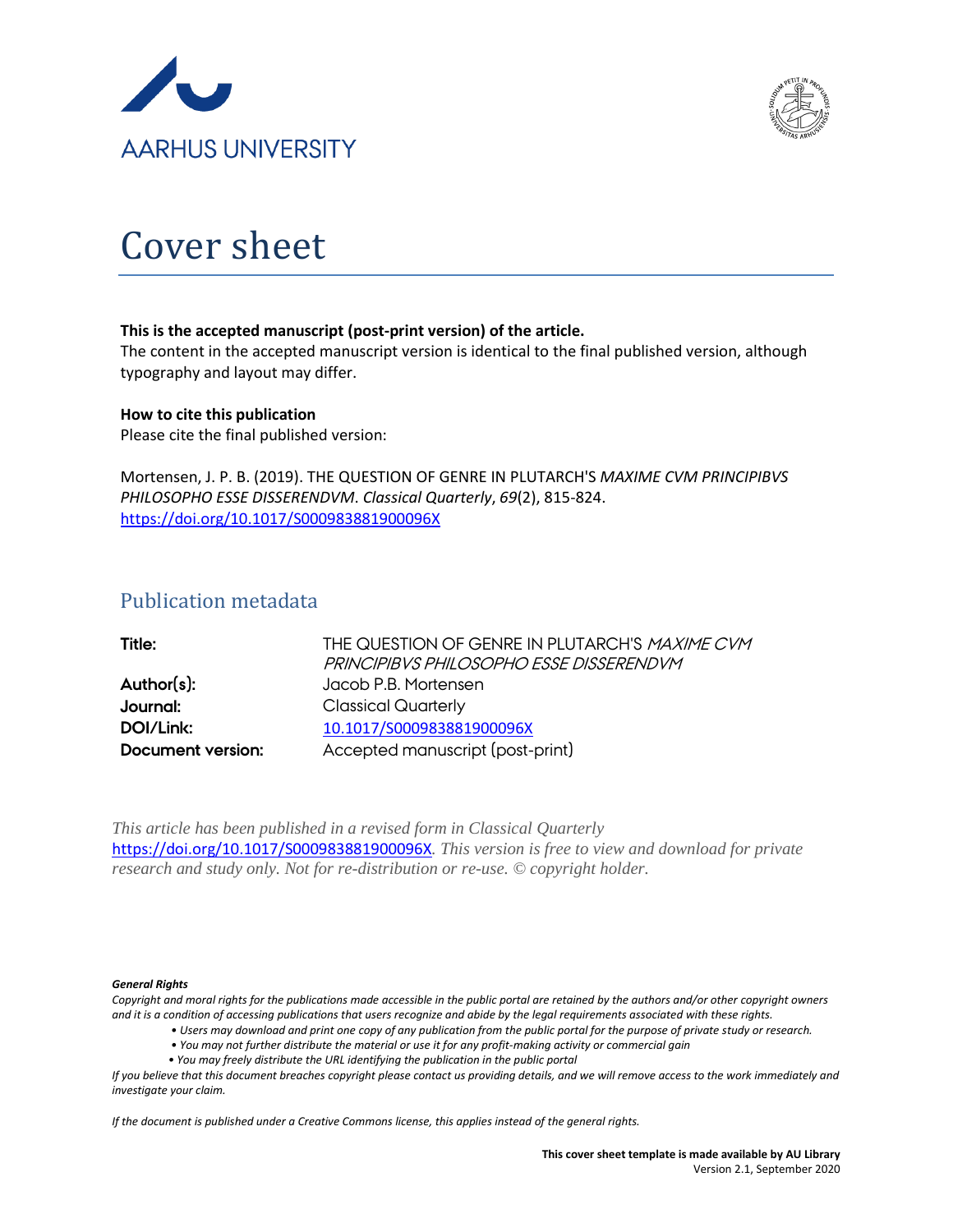## THE QUESTION OF GENRE IN PLUTARCH'S MAXIME CUM PRINCIPIBUS PHILOSOPHO ESSE DISSERENDUM

#### INTRODUCTION

In his book on Plutarch's *Maxime cum principibus philosopho esse disserendum* from 2009, Geert Roskam takes up the question of the genre of the work.<sup>1</sup> Few scholars have approached this question and they have had little to say. Hence, Roskam's treatment of the question is much appreciated. Among the suggestions previously put forth is the one by F.H. Sandbach, who argued that the work should be regarded as a treatise,<sup>2</sup> while H.N. Fowler stated in the 'Introduction' to the LCL translation that the work is an essay.<sup>3</sup> Other suggestions regarding the genre of *Maxime cum principibus* include the notion that it is a diatribe and a *parva disputatio e magisterio orta*. 4 Of course, although all four suggestions have something to say for themselves, they are rather imprecise and not actual genres in a specific sense. The diatribe often surfaces as a convenient label for ancient philosophical discourses, but it is a misleading label since what it picks out was not recognised as a distinctive form or stylistic level in antiquity.<sup>5</sup> In addition, the technical and literary uses of the Greek word διατριβή were entirely different.

In his book, Roskam argues that *Maxime cum principibus* should be regarded as a philosophical discourse, a philosophical διάλεξις. <sup>6</sup> Even though this conclusion may not be entirely incorrect, it is possible to be more precise regarding the specific genre of the work. Coming from the work of Aelius Theon's (mid to end of the first century A.D.) <sup>7</sup> *Progymnasmata*, <sup>8</sup> I would argue,

<sup>&</sup>lt;sup>1</sup> G. Roskam, *Plutarch's* Maxime cum principibus philosopho esse disserendum (Leuven, 2009).

<sup>2</sup> F.H. Sandbach, 'Some textual notes on Plutarch's *Moralia*', *Classical Quarterly* 33 (1941), 110– 118, at 113; cf. A. Barigazzi, 'Note critiche ed esegetiche agli scritti politici di Plutarcho', *Prometheus* 7 (1981), 193–214, at 194; I. Gallo, 'Forma letteraria nei "Moralia" di Plutarcho: Aspetti e problem', *ANRW* II, 34, 4, (1998), 3511–40, at 3524.

<sup>3</sup> H.N. Fowler, *Plutarch's Moralia in sixteen volumes, X, 771E – 854D, with an English Translation*, Cambridge, LCL (1969), 27.

<sup>4</sup> J.J. Hartman, *De Plutarcho scriptore e philosopho* (Lugduni Batavorum, 1916), 472; M. Pohlenz in C. Hubert, *Plutarchi Moralia*, vol. V, fasc. I, rev. H. Drexler (Lipsiae, 1960), vi.

<sup>5</sup> Cf. M.B. Trapp, *Maximus of Tyre. The Philosophical Orations* (Oxford, 1997), xxxv n. 70; H.

Throm, *Die Thesis* (Paderborn, 1932), 62-71. For a more affirmative use of the diatribe as a genre cf. S. Stowers, *The Diatribe and Paul's Letter to the Romans* (Chico, Calif. 1981).

 $6$  Roskam (n. 1), 28.

<sup>&</sup>lt;sup>7</sup> Regarding the life and writings of Aelius Theon, cf. R.F. Hock and E.N. O'Neil, 'Aelius Theon of Alexandria', in R.F. Hock & E.N. O'Neil (eds.), *The Chreia in Ancient Rhetoric Volume I: The Progymnasmata* (Atlanta, 1986), 63–78, at 63–6; R. Webb, 'The *Progymnasmata* as practice', in Y.-L. Too (ed.), *Education in Greek and Roman Antiquity* (Leiden, 2001), 289–316, at 293–94; R. Cribiore, *Gymnastics of the Mind* (Princeton, 2001), 185–219.

<sup>8</sup> Cf. the translation by G.A. Kennedy, *Progymnasmata: Greek Textbooks of Prose Composition and Rhetoric* (Atlanta, 2003) and the translation with notes by J.R. Butts in his Dissertation, 'The "Progymnasmata" of Theon: A New Text with Translation and Commentary' (Claremont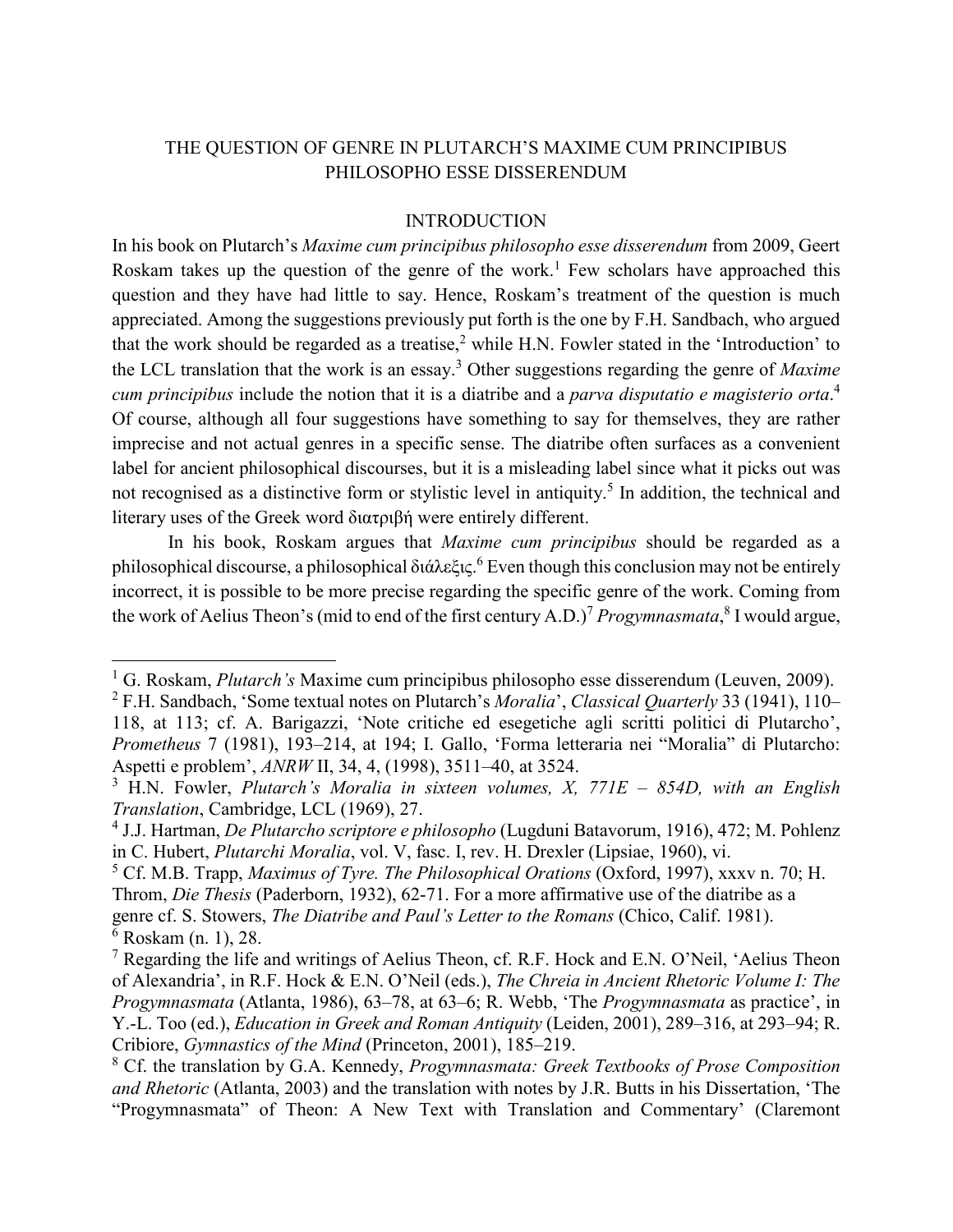instead, that the genre Plutarch makes use of in *Maxime cum principibus* is the thesis (θέσις). In the following, I will go through Roskam's analysis, since it is the most comprehensive discussion of the question of genre, and I will point out the essential features which make him conclude that *Maxime cum principibus* is a διάλεξις. Afterwards, I will turn to the guidelines provided by Aelius Theon in his *Progymnasmata* regarding the genre of the θέσις. Before discussing and concluding on these matters, I will incorporate observations on the structure and composition of the work in order to state that *Maxime cum principibus* most suitably fits the genre of the θέσις. Hence, I am not aiming for a comprehensive philosophical interpretation of *Maxime cum principibus*, but for a decision on the question of its genre.

### ROSKAM'S ANALYSIS

Roskam initiates his analysis by stating that it is not easy to classify a short and mutilated text such as *Maxime cum principibus* under a specific literary genre.<sup>9</sup> He further states that few authors have expressed their opinion on this matter. However, he moves on to argue that a key passage at the beginning of *De unius* can solve the problem. He points out that Plutarch in *De unius* refers to a discourse (διάλεξις) he held the previous day before his students. This discourse dealt with politics.10 Roskam further states that various scholars have identified the protreptic or hortatory lecture on politics with the Προτρεπτικὸς πρὸς νέον πλούσιον (n. 27 in the Lamprias catalogue) and the Ὑποθετικὸς ἤ περὶ ἀρχῆς (n. 153 in the Lamprias catalogue). Roskam argues that this identification seems unlikely. Instead, he goes on to argue that the protreptic discourse referred to in *De unius* should be identified with *Maxime cum principibus*. 11

Roskam only lines up one argument in favour of the claim that the protreptic discourse referred to in *De unius* should be identified with *Maxime cum principibus*. The argument is that the protreptic character of *Maxime cum principibus* is perfectly clear. Having stated this, he concedes that Plutarch does not actually advise the philosopher to become a politician himself, but merely to become the latter's adviser. However, because of the rather vague conceptual distinction in *Maxime cum principibus* between the public-spirited philosopher and the politician, Roskam regards this objection as meaningless. He further points out that Plutarch in *Maxime cum principibus* is critical of the philosopher who has withdrawn from public affairs. Hence, the conclusion seems obvious to Roskam: In *De unius*, Plutarch refers to *Maxime cum principibus*. 12

Roskam moves on to state that if he indeed is right, we can also accept the following implications: First, that *Maxime cum principibus* is entirely rooted in Plutarch's teaching activities. Second, that Plutarch's primary target audience is his own students. And third, that the genre of *Maxime cum principibus* is finally clear: Plutarch himself regards it as a philosophical discourse,

Graduate School, 1987). For a critical edition cf. M. Patillon and G. Bolognesi, *Aelius Theon: Progymnasmata* (Paris, 1997).

 $9$  Roskam (n. 1), 25. In the following, I paraphrase Roskam's text.

 $10$  Roskam (n. 1), 26.

 $11$  Roskam (n. 1), 27.

<sup>12</sup> Roskam (n. 1), 28.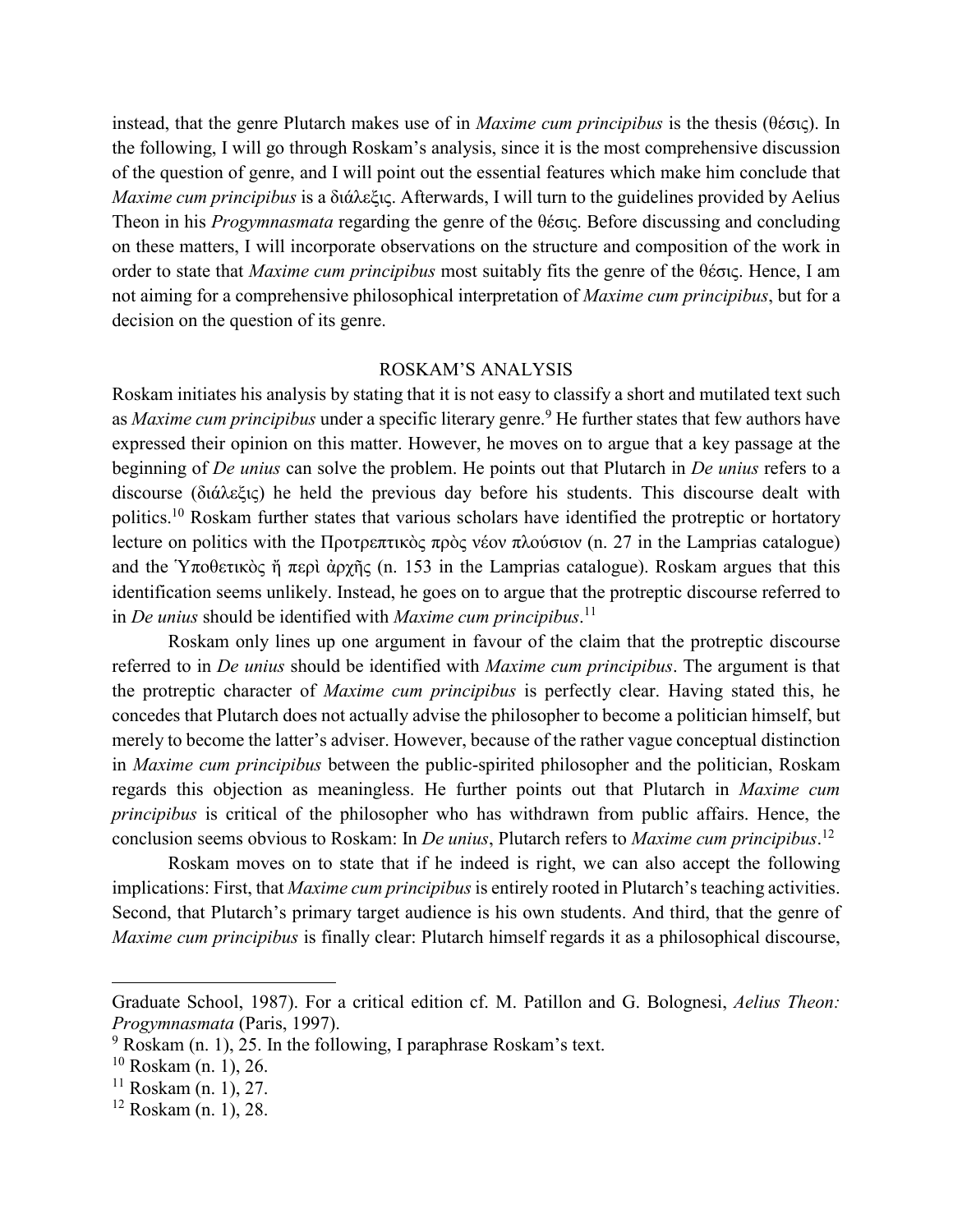a διάλεξις.<sup>13</sup> Roskam states that the philosophical orientation of the work is evident in the formal definition of philosophy in chapter 1, in the emphasis on the philosopher's interest in character rather than in external advantages (chapter 2), and in the importance attached to consistency (chapter 4). Roskam concludes that even apart from the evidence provided by *De unius*, a careful analysis of *Maxime cum principibus* results in the conclusion that 'the work should be regarded as a philosophical διάλεξις.'<sup>14</sup>

Now, if Roskam is right in these assumptions it should be possible to work through the treatise and confirm these conclusions. And to some extent I agree that this is possible. The treatise could be read as a philosophical discourse. However, to designate something as 'a philosophical discourse' is not a specific indication of its genre. A more precise designation of genre, which could also be used philosophically by an author, would be to call the text a dialogue,<sup>15</sup> a Menippean Satire (or Comedy), <sup>16</sup> poetry<sup>17</sup> and biography.<sup>18</sup> Additionally, I would argue that it is possible to incorporate many more structural and intra-textual observations about essential features in the treatise, which make it stand out as something more specific than a 'mere' discourse.

## GUIDELINES FROM THEON'S *PROGYMNASMATA*

In the *Progymnasmata* of Aelius Theon, the exercise in thesis (θέσις) is presented as the eleventh and, hence, one of the last exercises of the *Progymnasmata*. <sup>19</sup> There are twelve 'actual' exercises (handed down to us in Greek), and five 'follow-up' or 'elaborating' exercises, which we only have in the Armenian translation of the Greek original.<sup>20</sup> The way Theon works through each exercise

l

<sup>18</sup> Cf. the biographies of Plutarch and Lucian.

<sup>13</sup> Roskam (n. 1), 28.

<sup>14</sup> Roskam (n. 1), 28.

<sup>&</sup>lt;sup>15</sup> Cf. the dialogues of Plato and Cicero.

<sup>16</sup> Cf. the *Apocolocyntosis (divi) Claudii* by Seneca the Younger or the *Satyricon* by Petronius.

<sup>17</sup> Cf. the *Hymn to Zeus* by Cleanthes or Homer's *Illiad* and *Odyssey*. On Homer as a philosopher cf. Oration 26 of Maximus of Tyre (Maximus (n. 5), 213–22) and the lost treatise of Favorinus: *On Homer's Philosophy*,

 $19$  The exercises were increasingly difficult. The first exercise would merely consist of repeating or rephrasing a very short story (διήγημά/διήγησις, μῦθος) or exchange in action/words (χρεία) between two persons. However, the further on the student went with these 'preliminary exercises,' the more advanced and disputative the exercises became. There is a difference of opinion between ancient rhetoricians as to whether the exercise in thesis belonged to the secondary stage of school with the *grammateus* or the tertiary stage of school with the actual rhetor (for the discussion cf. A.D. Booth, 'Elementary and secondary education in the Roman Empire', *Florilegium* 1 (1979), 1–14; A.D. Booth, 'The schooling of slaves in first century Rome', *TAPA* 109 (1979), 11–19; R.A. Kaster, 'Notes on "primary" and "secondary" schools in late antiquity', *TAPA* 113 (1983), 323– 46).

<sup>20</sup> The other four extant *Progymnasmata* gathered in Kennedy's translation (the *Progymnasmata*  of Hermogenes, Aphtonius, Nicolaus and John of Sardis (with fragments from Sopatros)) basically stick to the twelve exercises with minor variations.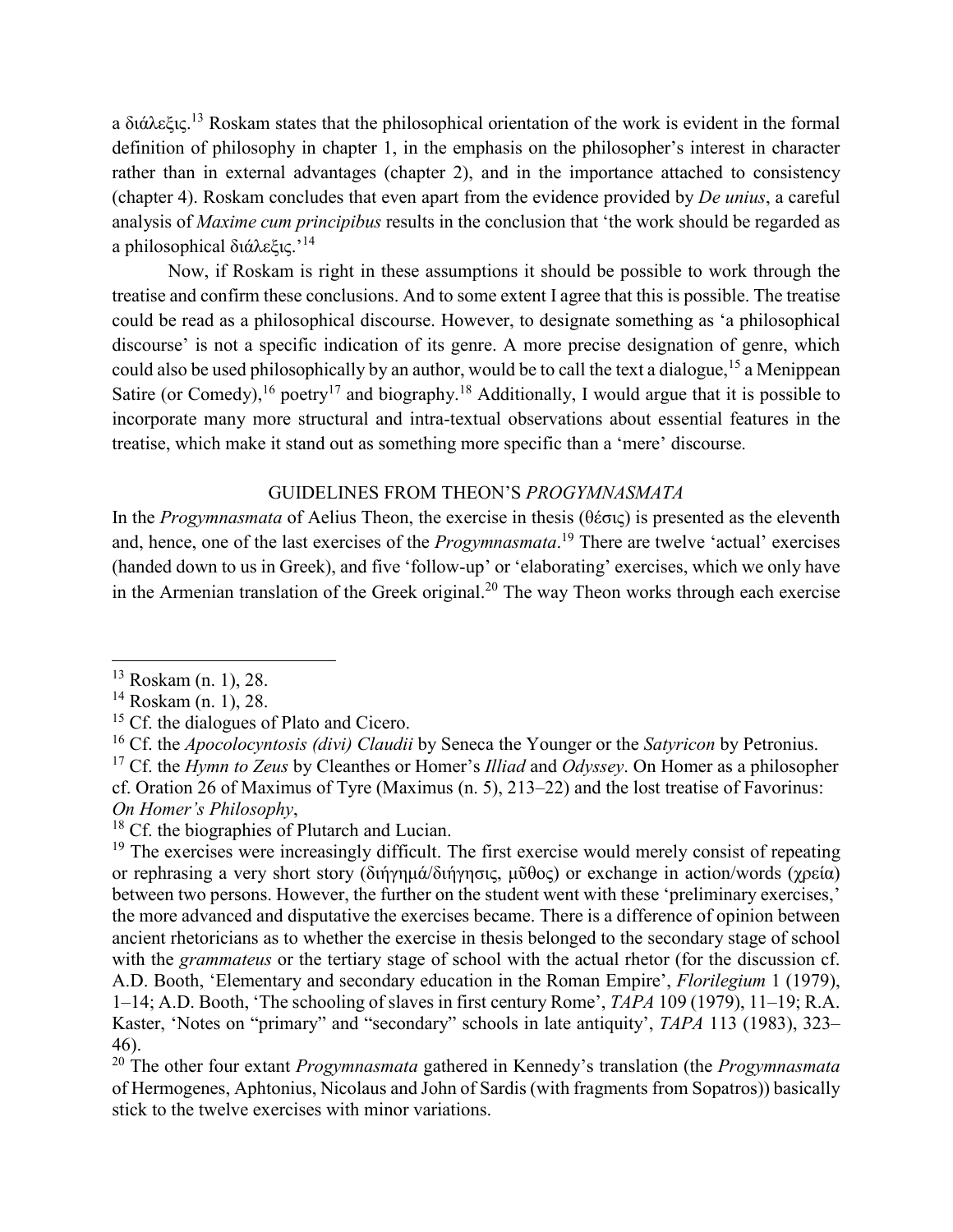makes them stand out as minor definitions of separate genres on a macro and micro level.<sup>21</sup> By describing and analysing all the various features, elements and characteristics of the exercises, each exercise stands out as a minor genre with defining features. The actualisation of these features in a specific text determines whether the text can be said to participate in a specific genre or whether it falls outside the defining characteristics.

Theon opens the chapter on thesis by defining the concept: 'Thesis is a reasoned (or verbal) inquiry22 admitting controversy without specifying any persons and circumstance' (Θέσις ἐστὶ πρᾶγμα λογικήν ἀμφισβήτησιν ἐπιδεχόμενον ἅνευ προσώπων καὶ πάσης περιστὰσεως).<sup>23</sup> Theon further provides some examples of theses: Whether one should marry, whether one should have children, whether the gods exist. Hence, to conclude on these introductory remarks we can state that a thesis inquires about something in doubt and that it reveals some kind of controversy without specifying any persons or circumstances.

Theon goes on to explain that the student who performs the exercise in thesis can provide prooemia for his theses either from a maxim supporting the thesis or from a proverb or a chreia or a useful saying or a historical report, or from encomion or invective against the thing which is in question. This means that there is often some kind of introduction to a thesis, and that it is possible to draw from a variety of material in the introduction.<sup>24</sup> Theon further states the quite important fact that there is no narration in theses, since there are no circumstances to explain. Hence, from the opening lines of Theon's passage on thesis we get the impression that a thesis is like a verbal discussion *pro et contra* about something in doubt without any narration. There is simply some proposition being discussed – whether one should marry, whether the gods exist, whether one should engage in politics. But the boundary of the genre is sketched out by the intentional absence of narrative elements.

 $\overline{\phantom{a}}$ 

<sup>&</sup>lt;sup>21</sup> A thesis can be a macro genre in the sense that an entire work can be regarded as a thesis – as is the case with the *Philosophical Orations* by Maximus of Tyre or *De aeternitate mundi* by Philo. A thesis can also be a micro genre in the sense that it constitutes a minor element in a text, *cf.* for instance the inquiry 'whether Charicles should marry' in Achilles Tatius *Leucippe and Clitophon* (1.8) or 'whether Dorcon or Daphnis is the most beautiful' in Longus *Daphnis and Chloe* (1.16).

<sup>&</sup>lt;sup>22</sup> Patillon translates 'une controverse en parole' (πρᾶγμα λογικήν ἀμφισβήτησιν), whereas Kennedy translates 'a verbal inquiry' following the Greek manuscripts which read ἐπίσκεψις λογικἡ (cf. Patillon (n. 7), 82; Kennedy (n. 7), 55 n174).

<sup>&</sup>lt;sup>23</sup> Theon in Patillon (n. 7), 82 ([120]). References by scholars to Theon's text ordinarily make use of page numbers in volume 2 of Spengel's *Rhetores Graeci* in square brackets [] (L. Spengel (ed.), *Rhetores Graeci*, 3 vols. (Leipzig, 1854–6).

<sup>&</sup>lt;sup>24</sup> For examples of this cf. *Oration* 1, 2, 5, 12, 13 or 25 of Maximus of Tyre (Maximus  $(n, 5)$ , 5; 17; 42; 108; 116; 207. In order to understand a thesis, it is important to understand what the main proposition being discussed is. Most often, the topic being investigated has been formulated explicitly well before the half-way point, but seldom in the very first sentence. The strategy of opening the thesis with a maxim, a proverb, a myth or a striking image was to sharpen the focus of the addressee. Once this was done, the author had secured the attention and good-will of the reader.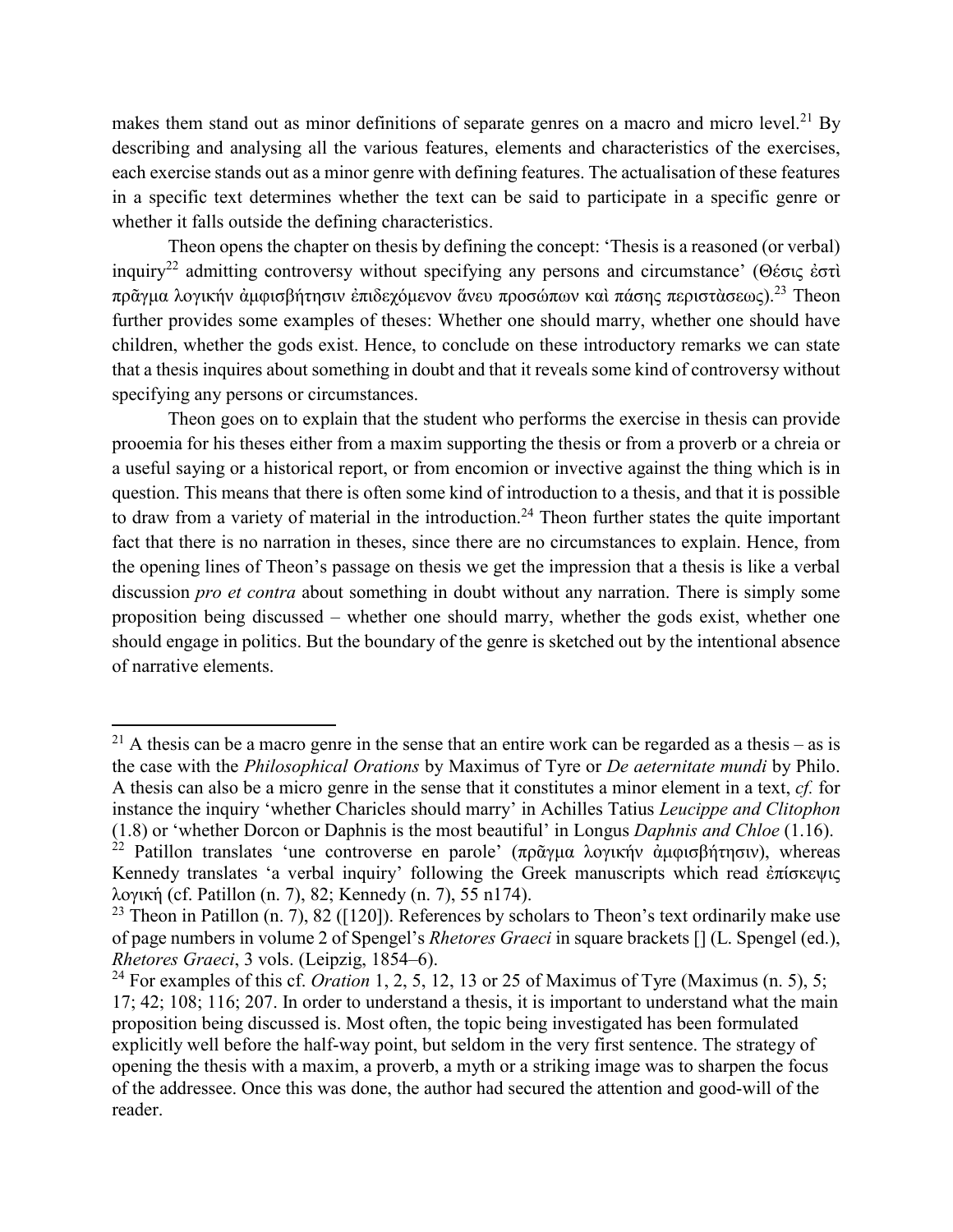Before introducing the various topics (κεφάλαια) and arguments (ἐπιχειρήματα) constituting the essential features of a thesis, and before providing examples of how to write a thesis, Theon makes a quite important distinction. There are theoretical theses and practical theses. The theoretical theses are for the sake of understanding and knowledge, while the practical theses are more political and have a rhetorical character. Theon states that the theoretical theses are more appropriate for philosophers, whereas the practical theses are more appropriate for students of rhetoric (who are to become lawyers and politicians). This distinction should be understood as part of the conceptual division between a theoretical life (βίος θεωρετικός) and a practical life (βίος πρακτικός), where the theoretical life focuses on abstract λόγος and the practical life focuses on concrete πράξεις. However, Theon does not at this point place more emphasis on the distinction since he adds the notion that students of rhetoric can also write theoretical theses if they start from topics for practical theses [121]. To some extent, then, the one bleeds into the other – theory into praxis and praxis into theory.

The distinction between a theoretical thesis and a practical thesis goes closely together with a previous statement Theon made, which concerns the fact that the end or aim of a thesis is to persuade (τέλος ἐστὶ τὸ πεῖσαι) [120]. Hence, the aim of a thesis is protreptic or hortatory. Additionally, Theon points out that a thesis is normally spoken in an assembly and a lecture room (ἐν ἐκκλεσίᾳ καὶ ἀκροάσει). This means that the people listening to a thesis are citizens in general or the audience in a lecture room. This information is very important with regard to the observations made by Roskam concerning the genre and the addressees of the *Maxime cum principibus*. And it has a decisive influence in relation to the theme of the work, since *Maxime cum principibus* inquires about the possibility (or obligation) of the philosopher to associate with and influence politicians and men in power – that is, citizens attending the assembly. To sum up on this distinction, then, Theon explains that the theoretical thesis is more appropriate for philosophers, while the practical thesis is more political in character. With regard to *Maxime cum principibus* it is obvious that it draws from both the theoretical and the practical, since it inquires about a philosopher who approaches politics (or men in power). And it is obvious from the argument in *Maxime cum principibus* that the theoretical insight Plutarch addresses to the philosopher-addressee should be translated into concrete action. This means that *Maxime cum principibus* would participate in both the theoretical and the practical life, just as a theoretical thesis could be written by both philosophers and future politicians.

Another defining feature of a thesis is that it does not reveal a personality.<sup>25</sup> Hence, a thesis does not enact a 'speech-in-character' or an 'impersonation' (προσωποποιία). This is an important and essential feature of a thesis, and it has direct relevance for *Maxime cum principibus* since it specifically points out a genre-defining element of the text. There is no specific person speaking in *Maxime cum principibus*, and neither is any specific person characterised and presenting a pointof-view. The author (Plutarch) and 'someone else' (ἔνιοι, 776B) may be said to feature in the text, but 'Plutarch' may just as well be substituted with 'the implied author,' and 'someone else' easily presents itself as a simple rhetorical strategy of the text. So no actual προσωποποιία takes place,

<sup>25</sup> Cicero emphasises the same in *De Inventione* 1.1.8: *sine certarum personarum interpositione*.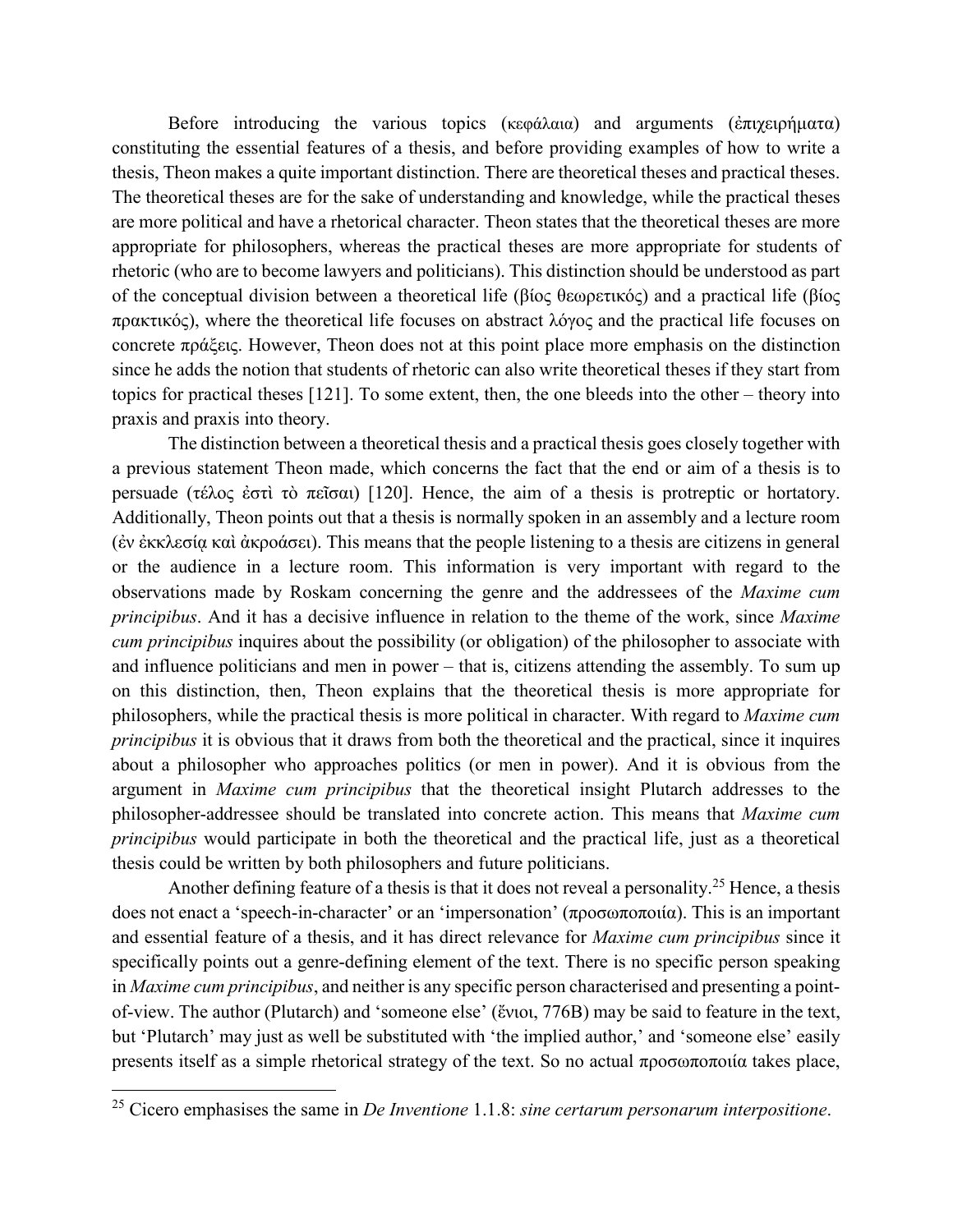and this is a decisive factor in the definition of the genre of the thesis. The fact that these 'literary personas' are difficult to pin down in *Maxime cum principibus* has made scholars consider it abrupt and mutilated. But there may be a perfectly rational reason for this which aligns itself according to the guidelines of Theon's *Progymnasmata*: The lack of impersonation is a genre-defining element of a thesis and, hence, is banned from the account.

Theon goes on to explain the most general headings and arguments for a practical thesis. After having explained these, he provides two examples of a thesis, first a practical and then a theoretical thesis. In order to run through the various headings and arguments constituting a thesis, I shall paraphrase Theon's example of a practical thesis. This example seems extremely suitable since the proposition Theon expounds upon is whether a wise man should engage in politics. This may not be precisely the same theme as the theme of *Maxime cum principibus*, but it is very similar. So some of the content from Theon's example may actually bleed in to our investigation of *Maxime cum principibus*.

If a student undertakes the assignment of writing a thesis on the question of whether a wise man should engage in politics, Theon explains that he should argue, firstly, that it is *possible* (δυνατὸν).<sup>26</sup> Then he should move on to argue that it is *in accordance with nature and according to the common manners and customs of all mankind* (κατὰ φύσιν καὶ κατὰ τὰ κοινὰ πάντων ἀνθρώπων ἔθη). Next he should argue that it is *easy* (ῥᾴδιος) for a wise man to engage in politics, that he is *not the first to have done it and that others have done it before us* (μὴ πρῶτοι, ἀλλὰ καὶ ἄλλοι πρὸ ἡμῶν). Then he should argue that it is *appropriate* (ἁρμόττει), that it is *just* (δίκαιον) and that it is *reverent* or pleasing to the gods (ὅσιον). He should also argue from what is *necessary* (ἐκ τοῦ ἀναγκαίου), and he should argue that it is *honourable*, *profitable* and that it contributes to *security* (ἔνδοξον, λυσιτελὲς, ἀσφάλειαν). He should furthermore argue that it is the start of greater and more beautiful things. Theon then explains that in order to strengthen the case, the student could present the opposite (and bad) perspective, for example that a neglected government suffers a change for the worse. All the arguments presented above can thus be reversed. Finally, Theon points to the headings which concern arguments *from the like or similar* (ἐκ τοῦ ὁμοίου), *from the lesser* (ἐκ τοῦ ἐλάττονος), *from the greater* (ἐκ τοῦ μείζονος), *from the part* (ἐκ τοῦ μέρους), *from the whole* (ἐκ τοῦ ὅλου), *from the end or the goal* (ἐκ τοῦ τέλους) and *from what is implicit* (ἐκ τῆς

 $26$  It is not absolutely necessary to follow the sequence of headings provided by Theon, since he does not even pass on the same sequence himself in the formal list of the chapter on the thesis and the two examples he provides. Each student should work through the overall line of his own argument and construct it in such a way that it stands as strong as possible. To further add to this point, it should be observed that Theon provides lists of headings and arguments for most of the exercises, and these lists often overlap from exercise to exercise. He also states that it is possible to use headings and arguments from other exercises, even if they are not mentioned in the present exercise. In the exercise on the chreia, Theon states near the end [105] that we can follow the same order of arguments and headings in both refutation and confirmation of the chreia and the maxim, but the advanced student can also go straight to the exercise of the thesis in order to get headings and arguments for the exercise (Τοῖς δὲ ἤδε τελειοτέροις προσήκει τὰς ὰφορμὰς λαμβάνειν καὶ ἐκ τῶν πρὸς τὰς θέσεις ήμῖν παραθησομένων [105]).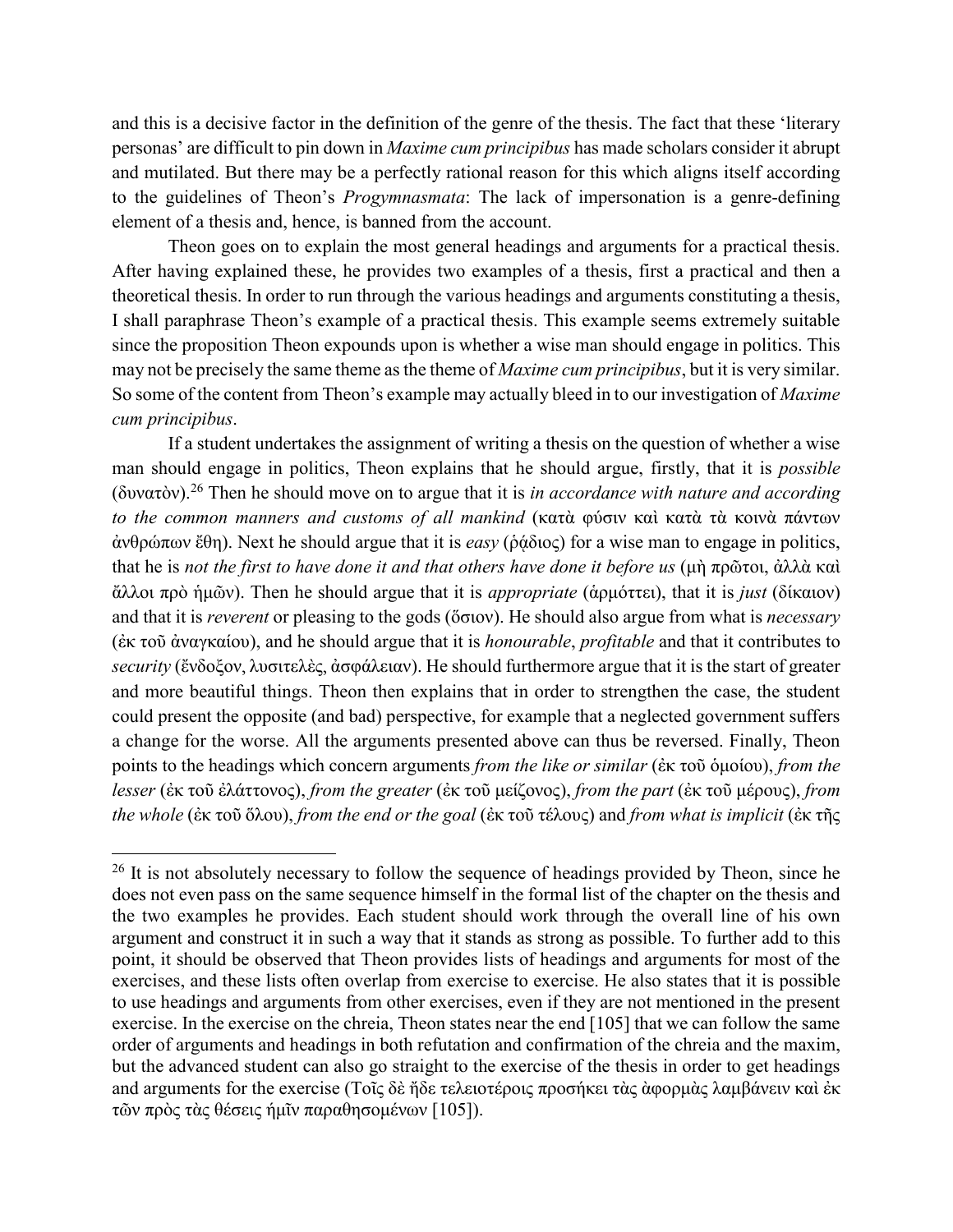περιοχῆς). In sum, these headings and arguments constitute the defining features of the argument of a thesis, and presented in this way – together with the other defining features – they actualise the genre and make it materialise. When I analyse the arguments of *Maxime cum principibus* further down, I refer to the headings and arguments as presented here.

Theon has another important remark which should be mentioned, before we turn to the text in order to identify these features. He states that a more advanced student should include – in each of the topics mentioned – the evidence of famous men, poets and statesmen and philosophers [122]. The advanced student should also include any histories that agree with what is being argued from the proposition. The advanced student should furthermore amplify the examples from what has been done by an individual, by a private man, by those in authority or a king, next by those in the city, and finally from what has been done in certain lands and by foreigners. Hence, the advanced student should not just put forth arguments in a simple way; he should include examples and amplify these examples in order to create a persuasive argument. The question now is if the elements described above can be identified in *Maxime cum principibus*.

#### WHAT IS PLUTARCH ARGUING IN *MAXIME CUM PRINCIPIBUS*?

What is the argument and its basic structure in *Maxime cum principibus*? From an overall perspective, Plutarch argues that a philosopher should not isolate himself from the world but should exert himself to influence the thought and conduct of men in power. Hence, the overall proposition – which someone may doubt – is expressed in the title of the work: A philosopher ought to converse especially with men in power. Plutarch elaborates on this proposition in four minor chapters, each with a different take on the overall proposition. Additionally, the fundamental structure of the work, which cuts across the division into the four chapters, is constituted by a *pro et contra* composition, where Plutarch presents, respectively, his own position and the position of someone else (the ἔνιοι). Whether Plutarch actually has real opponents in view (for instance Epicureans) regarding the ἔνιοι (776B), or if these ἔνιοι merely serve a rhetorical purpose within the work, is unimportant for a decision on the genre of the work. Obviously, this is an important question to decide on for an informed understanding and interpretation of the work and for a historical contextualisation, but it merely plays a minor role with regard to a decision on the genre. Another reason for us not to spend time on it here is that scholars do not agree on it and various solutions have been proposed.<sup>27</sup> Here, however, it is enough for us to establish the point that in the rhetorical strategy of the work the ἔνιοι serves the purpose and function of the '*contra*' in the *pro et contra* sequence of a thesis. I will now work through the four chapters of *Maxime cum principibus* in order to justify the claim that (the majority of) the features of a thesis presented above can be identified in the treatise. I will go through all four chapters in order to show that 'the plum is in the pudding,' and in order to render my claim about the genre probable.

Chapter 1: Plutarch opens the argument by presenting his own position in 776A–B, the *pro*: One should act like a man who loves what is noble, who is public-spirited and is a friend of mankind (φιλοκάλων ἐστὶ καὶ πολιτικῶν καὶ φιλανθρώπων). He then moves on to the opponent's

 $27$  For various positions cf. Roskam (n. 1), 76ff.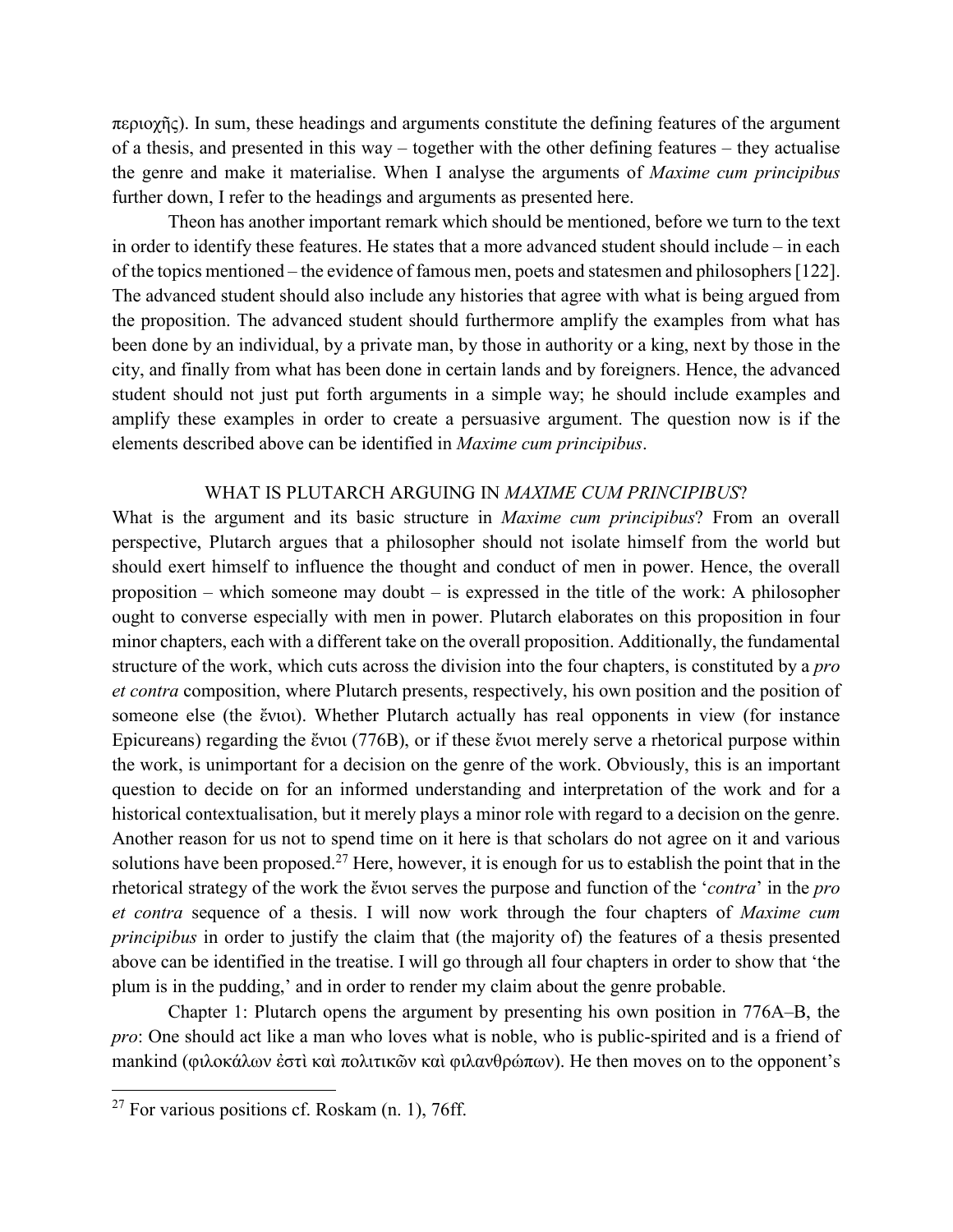position, the *contra*, represented by the ἔνιοι in 776B. The ἔνιοι states that the philosopher merely associates with the ruler because of ambition (φιλοδοξία). However, Plutarch refutes this objection and accuses the ἔνιοι of being ambitious themselves. First, he makes an argument according to common manners in 776B–C (from his point of view), and then he brings in evidence from a famous man, Ariston of Chios (776C). He then moves on to argue his own position, the *pro*, and further amplifies this argument by bringing in evidence from a poet with the quotation from Pindar (776C). From this quotation he moves on to argue from what is pleasant or noble, then he introduces an argument from nature, from what is possible, and again from what is noble (776C). In 776D he moves on to argue from the analogy between a physician and a philosopher, and he further develops this analogy with an argument from the lesser to the greater. When moving into the next paragraph (776E), he brings evidence from a famous man (Heracles) and amplifies this from what others have done before. Then he introduces evidence from a poet and a philosopher in 776E (Homer and Plato) and argues from what is pleasing to the gods. In 776F, he provides an analogy with the plant *eryngium* and from geometry. In 777A, he provides three examples from philosophers (Anaxagoras, Plato, Pythagoras) and two examples from statesmen (Cato the Younger, Scipio). Towards the end of the first chapter, Plutarch once again refutes the position of the ἔνιοι and ends on an open note with a question (777B).

Chapter 2: Plutarch opens chapter 2 by stating that the final end of human speech/reason (λόγος) is friendship (φιλία τέλος ἐστί, 777C). This constitutes both an argument from the end or goal and from what is noble. And it further elaborates on what is appropriate and pleasant – for oneself and the other. This furthermore constitutes an amplification by emotion (πάθος) which develops into the next *pro et contra* regarding the importance of money (777D). Plutarch's position (that money is not the final goal) is supported with evidence from a poet (Pindar) and an argument about what is reverent towards the gods (777D–E). Plutarch further develops the argument by stating that the final end of friendship is not fame. Fame is only a means of gaining trust. This argument is developed from the opposites of the pleasant and the easy and with an analogy to light (777F). More evidence is brought in from a myth (778A) and developed into an argument from the false. Chapter 2 ends with the conclusion that if the right circumstances are present, the philosopher will not hold back from making the man in power his friend (778A), and this is supported with evidence from a poet (Euripides) and with an argument from the lesser to the greater (778B).

Chapter 3: Plutarch opens chapter 3 with a quotation from Aeschylus' *Niobe*. This point of departure sets forth the *pro* position, with Plutarch arguing from what is more pleasant (ἥδιον) and introducing evidence from a famous man (Tantalus) (778C). This position is further developed with evidence from a philosopher (Epicurus) and an argument from the noble and the pleasant. This argument is further developed from what is profitable and beneficial (778D) and with arguments from the opposite. Plutarch thus argues that by associating with the ruler, the philosopher bestows benefits upon many. And he supports this with evidence from a statesman (Apollodorus), with an argument from lesser to greater, from what is noble, beneficial, just and honourable, and also from what is pleasing to the gods (778E–F). Hence, the philosopher who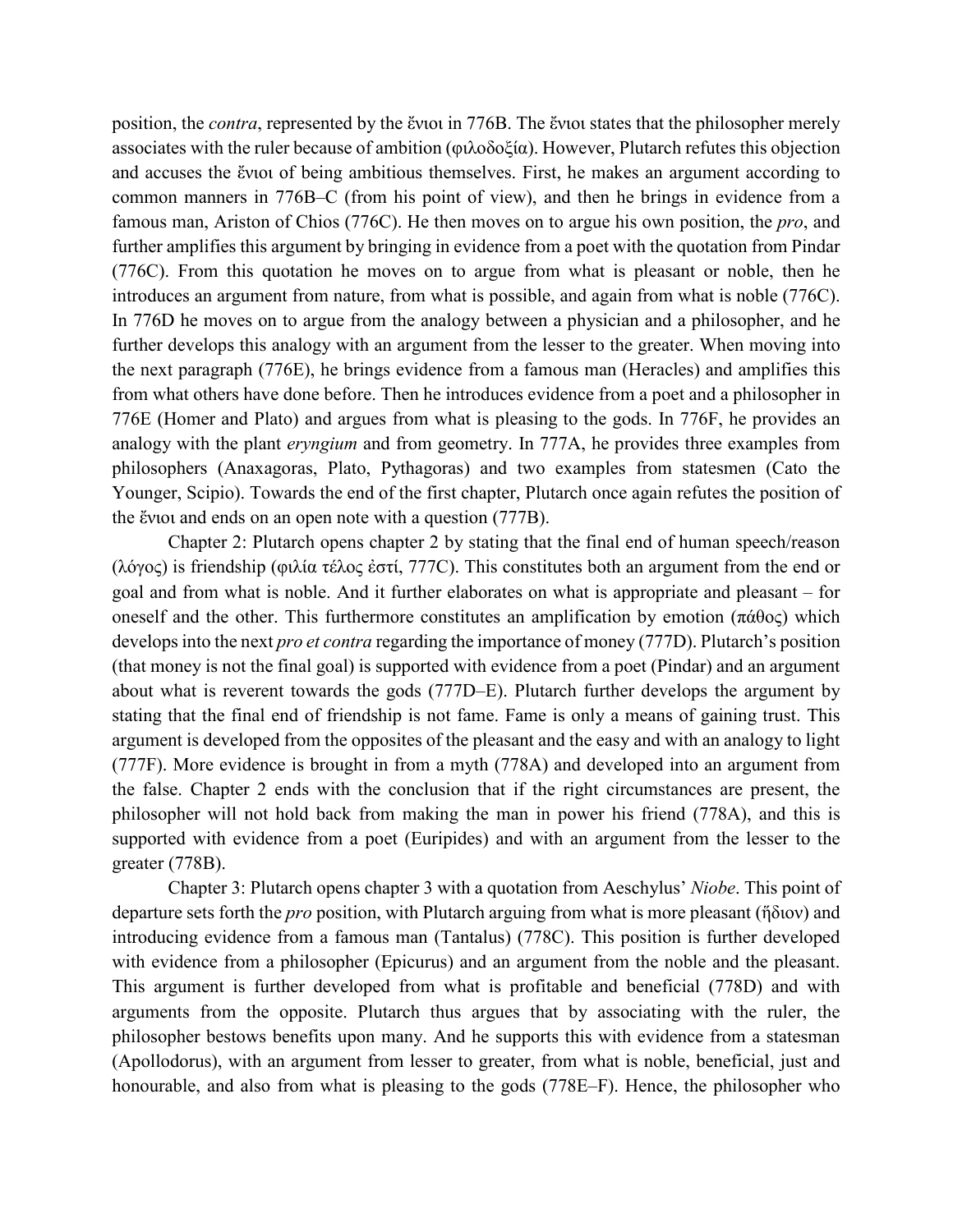associates with rulers makes them more just, more moderate, and more eager to do good, so that it is very likely that they are also happier.

Chapter 4: In chapter 4, Plutarch brings in various analogies and examples, basically arguing from the whole, from the goal, from what is noble, just and honourable (779B). The final evidence he puts forth (779B–C) is the story of how Plato went to Sicily in order to fashion and father the true philosopher-king, Dionysius. Even though Plato failed in his effort, because Dionysius was already polluted, Plutarch is confident in his conclusion that philosophy will become law if the philosopher instructs men who are still pure. On this protreptic or hortatory note, Plutarch ends the treatise.

From this analysis it is obvious that the fundamental compositional strategy of *Maxime cum principibus* is the *pro et contra*. As taken from the definition of the thesis, Plutarch presents a reasoned (or verbal) inquiry where he admits controversy without specifying any persons and circumstances. He argues from his own position why it should not be doubted that a philosopher ought to converse especially with men in power – as the headline indicates.<sup>28</sup> It is also quite clear that Plutarch incorporates the majority of headings and arguments described by Theon. Two fundamental features of the treatise should be emphasised: First, that Plutarch does not present any person 'speaking-in-character'; and second, that any narration takes place, since there are no circumstances to explain in a reasoned inquiry where controversy is admitted. Additionally, Plutarch provides plenty of evidence from famous men, poets, statesmen and philosophers. And he also amplifies the examples. In sum, the majority of genre-defining elements of the thesis are present in *Maxime cum principibus*.

#### DISCUSSION

Before concluding on my analysis I want, shortly, to return to some of the arguments put forth by Roskam concerning the genre of *Maxime cum principibus*. Obviously, I agree with him that the treatise can be identified as a philosophical discourse, since Theon states that a theoretical thesis is about understanding and knowledge, and is most suited for philosophers. To some extent, then, this is what *Maxime cum principibus* is. However, Theon does not state anywhere that the philosophical discourse is a genre, and neither does Roskam point to the genre of the thesis in order to claim that *Maxime cum principibus* is a thesis. Neither does Roskam develop any of the features constituting (the argument of) the thesis. Hence, even though a theoretical thesis indeed should be regarded as a philosophical discourse, it is not sufficient for the question of the genre of *Maxime cum principibus* to state that it is a philosophical discourse. We need to be more specific and point out the genre-defining characteristics of the thesis in order, first, to identify *Maxime cum principibus* as a thesis, and then, afterwards, to confirm that it is a philosophical discourse.

I find it problematic that Roskam argues for the definition of the genre of *Maxime cum principibus* from *De unius* for two reasons: First of all, it is problematic that the authenticity of *De unius* is disputed. This circumstance removes or loosens the closeness of *De unius* from the other Plutarchan writings and, hence, also from *Maxime cum principibus*. Roskam is aware of this

<sup>&</sup>lt;sup>28</sup> Hermann Throm points this out regarding the headline, cf. Throm  $(n, 5)$ , 79.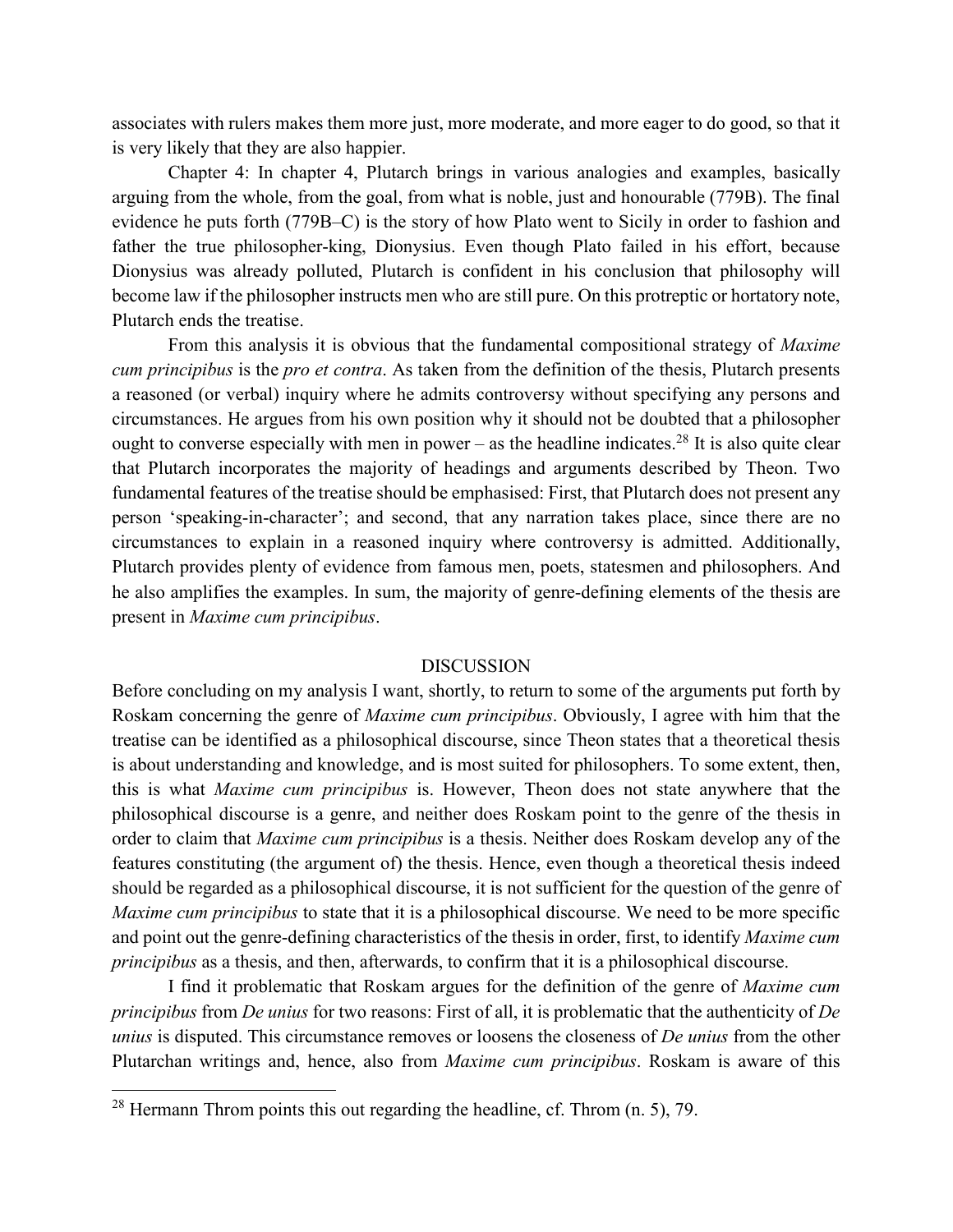problem and points to it himself.<sup>29</sup> However, this problem cannot be regarded as essential to the decision on the genre of *Maxime cum principibus*, so we may move on to the next reason. The second reason concerns the fact that it is problematic to argue for the literary genre of a work from text-external evidence. Even if Roskam is right in his conjecture, first of all that *De unius* is authentic, and secondly that the reference in *De unius* actually concerns *Maxime cum principibus*, it would be a stronger case to argue from text-internal evidence within the work itself. No matter what *De unius* (or any other text) may claim about *Maxime cum principibus*, the text would have to perform its own genre in order to participate, actively, in the proposed class of texts belonging to the specific genre. Hence, if *Maxime cum principibus* cannot be categorized as a certain and specific genre, it becomes irrelevant what *De unius* or any other text claims about it.

A final point I want to bring into the discussion of the genre of *Maxime cum principibus* is the plausibility in arguing from Theon's *Progymnasmata*. Why should we consider using Theon's *Progymnasmata* when deciding on the literary genre of Plutarch's treatise? First of all, Theon and Plutarch are roughly contemporaries, and they both kept themselves occupied with literary and rhetorical matters. Obviously, Plutarch went through the system of ancient Greco-Roman literate education and spent time with a grammarian. This makes it extremely plausible that he was introduced to the exercises of the *Progymnasmata*. And since very little variation has been found in the surviving *Progymnasmata*, <sup>30</sup> it can be stated with reasonable plausibility that the *Progymnasmata* Plutarch was trained in looked very similar to the *Progymnasmata* of Theon. Another observation which supports this argument comes from another progymnastic exercise and literary genre: the comparison (σύνκρισίς). It is widely acknowledged among scholars of the *parallel lives* that the guidelines of Theon on comparison (σύνκρισίς) correspond to what Plutarch performs in the *parallel lives*. <sup>31</sup> Hence, since Plutarch follows the guidelines of the comparison (σύνκρισίς), which aligns with the guidelines provided by Theon in his *Progymnasmata*, it is very plausible that he also knew the genre of the thesis and, in consequence, used the same guidelines to compose his theses.

#### **CONCLUSION**

The thesis exhibits the perfect characteristics for Plutarch to express his viewpoints in a specific genre. It is almost as if it fits too well. With the distinction between the theoretical and the practical thesis, Plutarch has the possibility of combining within one genre the βίος θεωρετικός of the philosopher and the βίος πρακτικός of the politician. In this way, the thesis provides him with an opportunity to argue for the consistency between words and deeds in both philosopher and

<sup>&</sup>lt;sup>29</sup> Cf. Roskam (n. 1), 25 n52.

 $30$  Cf. Webb (n. 6), 289; G.A. Kennedy, 'Introduction' in Kennedy (n. 7), ix–xvi, at ix–xiii; T. Morgan, *Literate Education in the Hellenistic and Roman Worlds* (Cambridge, 1998), 159. <sup>31</sup> Cf. D.H.J. Larmour, 'The *Synkrisis*', in M. Beck (ed.), *A Companion to Plutarch* (Oxford, 2014), 405–16, at 407; S. Swain, 'Plutarchan *Synkrisis*', *Eranos* 90 (1992), 101–11; D.H.J. Larmour, 'Plutarch's compositional methods in the *Theseus* and *Romulus*', *TAPA* 118 (1988), 361–75, at 364.